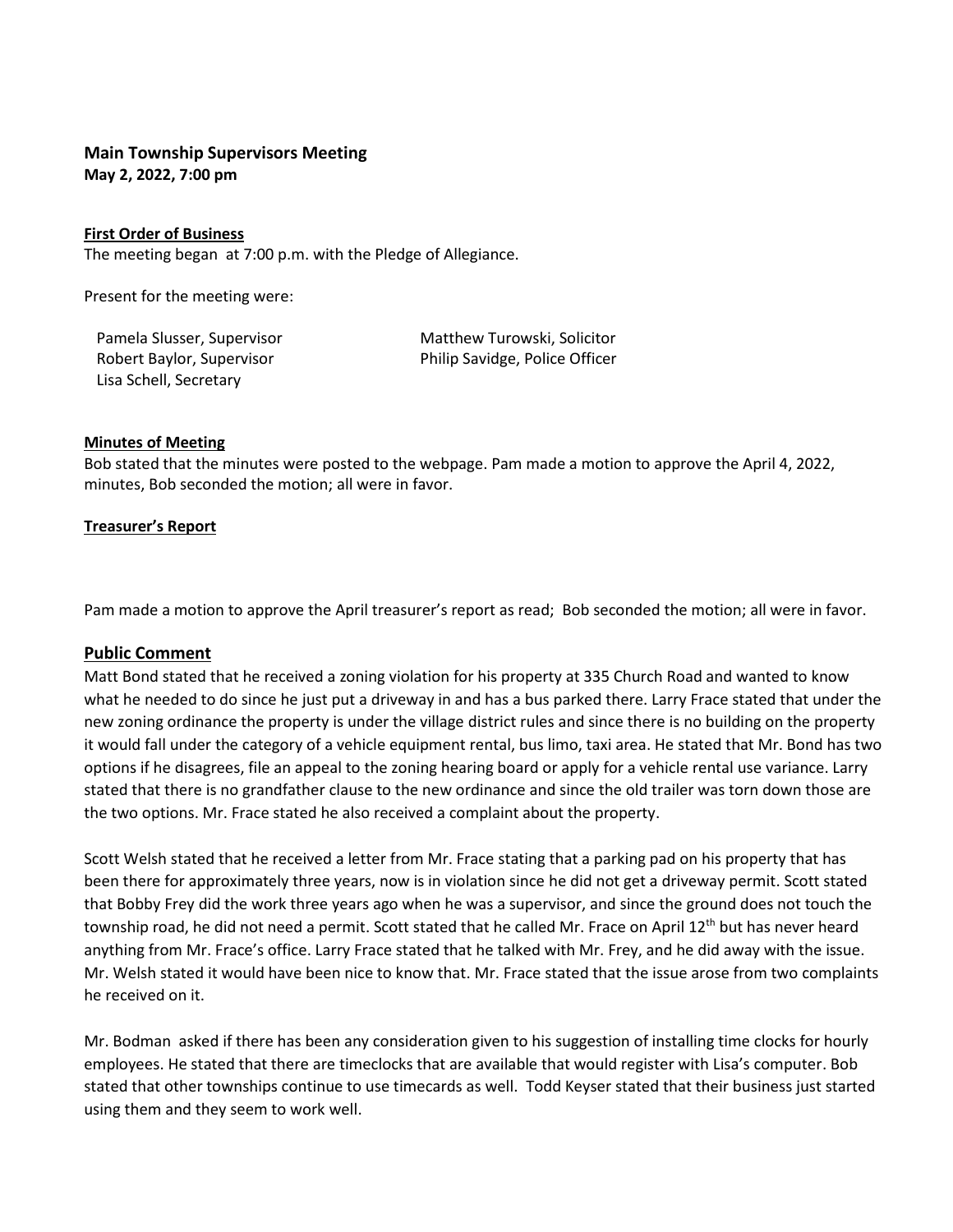Mr. Bodman also asked about the status of the second police car. Phil stated that they are still talking to Montour Township and the vehicle may be available next month.

Dave Broadt stated that the Fire Company wanted to thank the township for use of the grounds for their egg hunt which was very successful.

Charlie Williams stated that he saw that the issue of the trees on Fisher Run Road was taken care of. Bob Baylor stated that he got a hold of the property owner and made him aware of the concerns and he was nice to work with and he had 17 trees taken down and the township did not have to do anything.

Jesse Bredbenner asked if he maintained his road would the township pay him for doing it. Bob stated that they would have to approve his time, so he would have to keep track of his time and use approved machinery.

Jesse also asked Phil Savidge if the police go back and patrol on the railroad bed off of Fisher Run Road and Phil stated that only what they can drive on. They do drive back on state game lands off of Fire Tower Road. Jesse stated that atv's and cars continue to drive on the railroad bed behind his property all hours of the night and it is a problem. The township cannot do anything to stop it since the railroad bed is private property. Jesse stated that he never got an answer as to owns the railroad bed. Jesse stated that he is going to start going out on his property and just starting shooting rounds off straight up in the air to try and scare them away, if nothing can be done. Mr. Turowski stated that the township has no authority to do anything since the railroad bed is privately owned.

Matt Bond asked if the pipes on Church Road were done, and Bob Baylor stated yes, the pipes were put in and they will put some rip rap in once the ground settles.

Candice Otterman asked if she could have permission to pick up trash along Rt. 339 and leave it overnight until it can get picked up. She and her son walk a lot and see more and more trash and would like to do it to keep the township looking nice. Pam stated that Rt. 339 is a state road, and she would have to contact PennDot in regard to that. Matt Turowski suggested she reach out to the District Office, and they should be able to help her. Bob stated that if she gets permission and they have bags ready, to let the township know and they will pick them up and appreciate her help.

## **Old Business**

## **Building Signs**

Mike is working on getting the sign made and painted for the front of the township building.

## **New Building, Generator and Furnace**

Bob stated he is still waiting on one more bid for a new furnace. They are also still looking into getting the generator for the building.

The supervisors are still working on the new building. At this time, they are working on getting a surveyor to review and provide an estimate to do a land development plan which will have to be submitted to the county. The building site is located just outside the flood plain which was confirmed by Larry Frace.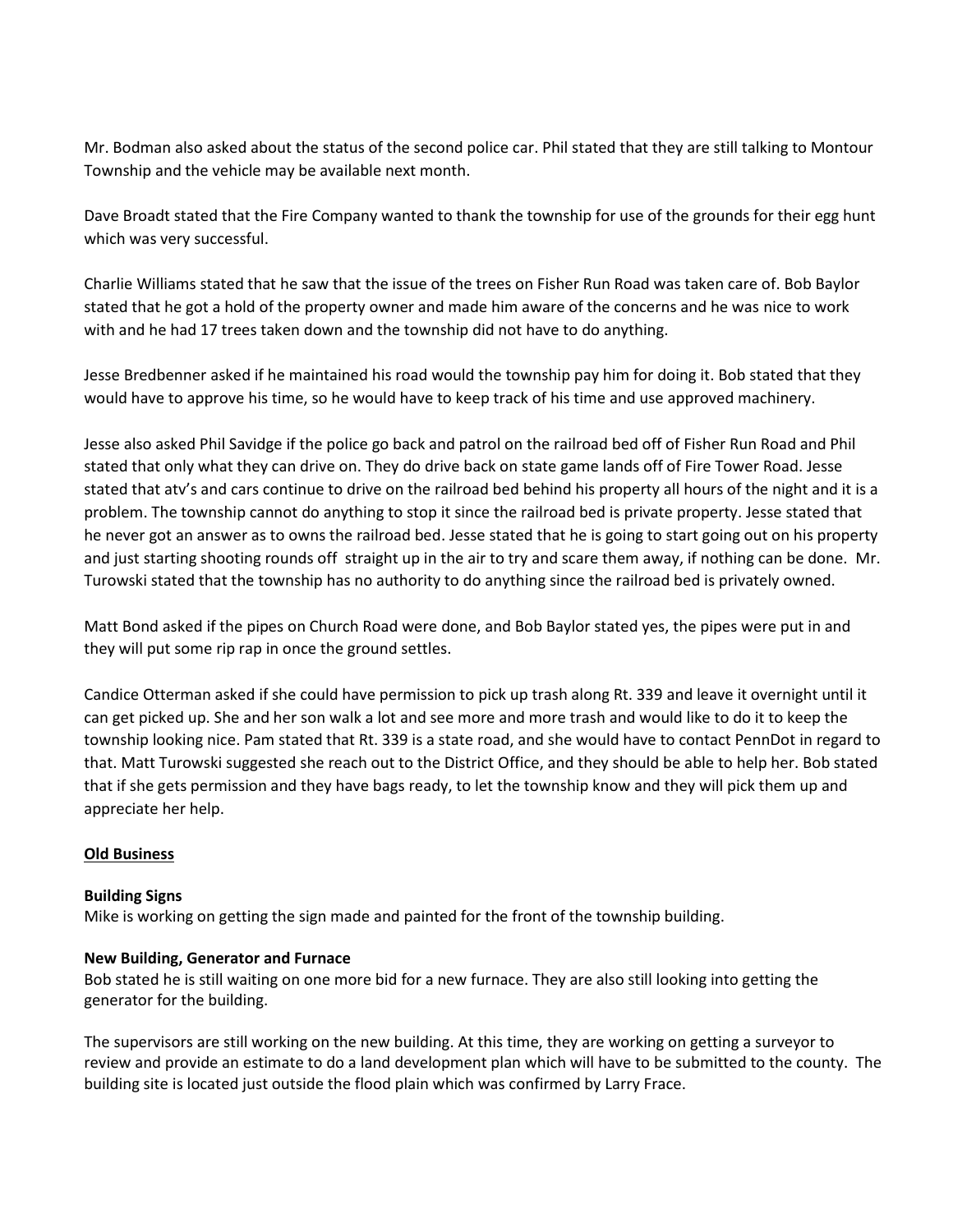### **Lighting Upgrade**

Bob stated that they upgraded the lights in the meeting room, auditor/tax office, and offices along with the three outside LED lights that were completed.

### **Fire Tax Ordinance**

They supervisors are still working with Mr. Turowski on finalizing the draft ordinance to establish guidelines for spending the fire tax .

### **New Business**

There was no new business to discuss.

### **Sewage Officer Report**

Lisa stated read the April report from Robert Fugate:

Performed a site evaluation, test probe and issue new application to Dave Klingerman Prepared a request of public records for 108 Mt. Pink Rd for Kimberly Orzolek Maintained the Main Township's Act 149 files for April 2022

Bob made a motion to accept the sewage officer report; Pam seconded; all were in favor.

#### **Zoning/Construction Report**

Larry Frace provided the following for March & April:

#### **Zoning Permits**

Nathan Klingerman, 37 Singletree Drive – in-ground pool Shawna Latorre, 22 Singletree Drive – garage W. Morey, 610 Scenic Ave – new home W. Morey, 610 Scenic Ave – driveway J. Lenhart, 847 Mainville Dr – porch

## **Construction Permits**

Nathan Klingerman, 37 Singletree Drive – in-ground pool Shawna Latorre, 22 Singletree Drive – garage W. Morey, 610 Scenic Ave – new home J. Lenhart, 847 Mainville Dr – porch/roof

## **Zoning Reports**

Zoning Board – appointed Kim Orzolek for 1-year alternate member

4/10 – Sent letter to George Hettler for violations of the zoning and flood plan regulations

4/10 – Sent letter to MS Bond Busing for violation of the zoning ordinance for permitted use

4/5 – Responded to Lisa Schell on questions regarding the old Sunday School. There have been many inquiries about this building, with the last two being from a private hobby shop and a florist. No septic can be put on the property so it will need a holding tank, but there is enough land for a well

4/5 – Sent letter to Randy Puterbaugh for violation regarding property. Mr. Puterbaugh called and said property